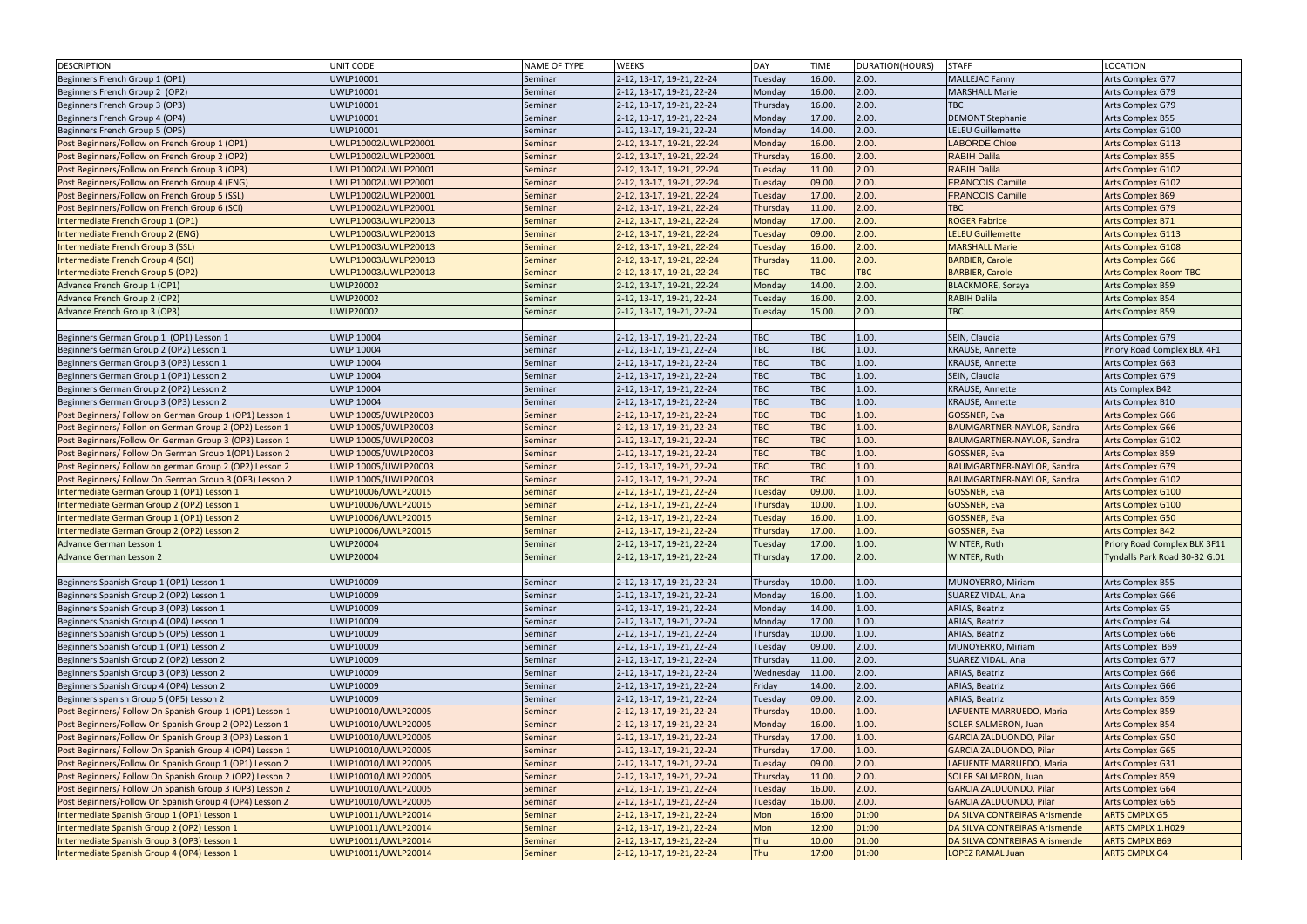| Intermediate Spanish Group 1 (OP1) Lesson 2                                  | UWLP10011/UWLP20014                  | Seminar            | 2-12, 13-17, 19-21, 22-24                              | Thu        | 11:00          | 02:00          | <b>DA SILVA CONTREIRAS Arismende</b>         | <b>ARTS CMPLX B69</b>                          |
|------------------------------------------------------------------------------|--------------------------------------|--------------------|--------------------------------------------------------|------------|----------------|----------------|----------------------------------------------|------------------------------------------------|
| Intermediate Spanish Group 2 (OP2) Lesson 2                                  | UWLP10011/UWLP20014                  | Seminar            | 2-12, 13-17, 19-21, 22-24                              | Wed        | 09:00          | 02:00          | DA SILVA CONTREIRAS Arismende                | TYNDALLS PARK RD 30-32 G.07                    |
| Intermediate Spanish Group 3 (OP3) Lesson 2                                  | UWLP10011/UWLP20014                  | Seminar            | 2-12, 13-17, 19-21, 22-24                              | Tue        | 09:00          | 02:00          | DA SILVA CONTREIRAS Arismende                | <b>ARTS CMPLX B55</b>                          |
| Intermediate Spanish Group 4 (OP4) Lesson 2                                  | UWLP10011/UWLP20014                  | Seminar            | 2-12, 13-17, 19-21, 22-24                              | Tue        | 16:00          | 02:00          | <b>LOPEZ RAMAL Juan</b>                      | <b>ARTS CMPLX G59</b>                          |
| Advanced Spanish Group 1 (OP1) Lesson 1                                      | <b>UWLP20006</b>                     | Seminar            | 2-12, 13-17, 19-21, 22-24                              | Mon        | 16:00          | 01:00          | <b>VANNI Rossana</b>                         | ARTS CMPLX G100                                |
| Advanced Spanish Group 2 (OP2) Lesson 1                                      | <b>UWLP20006</b>                     | Seminar            | 2-12, 13-17, 19-21, 22-24                              | Thu        | 17:00          | 01:00          | <b>VANNI Rossana</b>                         | ARTS CMPLX G100                                |
| Advanced Spanish Group 1 (OP1) Lesson 2                                      | <b>UWLP20006</b>                     | Seminar            | 2-12, 13-17, 19-21, 22-24                              | Thu        | 11:00          | 02:00          | <b>VANNI Rossana</b>                         | ARTS CMPLX G100                                |
| Advanced Spanish Group 2 (OP2) Lesson 2                                      | <b>UWLP20006</b>                     |                    | 2-12, 13-17, 19-21, 22-24                              | Tue        | 16:00          | 02:00          | <b>VANNI Rossana</b>                         | ARTS CMPLX G31                                 |
|                                                                              |                                      | seminar            |                                                        |            |                |                |                                              |                                                |
| Beginners Portuguese Group 1 (OP1) lesson 1                                  |                                      |                    |                                                        | Thu        | 17:00          | 01:00          |                                              | ARTS CMPLX B69                                 |
|                                                                              | <b>UWLP10026</b>                     | Seminar            | 2-12, 13-17, 19-21, 22-24                              |            |                |                | <b>GUIRARDELLO-DAMIAN Raquel</b>             |                                                |
| Beginners Portugese Group 2 (OP2) Lesson 1                                   | <b>UWLP10026</b>                     | Seminar            | 2-12, 13-17, 19-21, 22-24                              | Thu        | 11:00          | 01:00          | <b>GUIRARDELLO-DAMIAN Raquel</b>             | ARTS CMPLX G113                                |
| Beginners Portugese Group 3 (OP3) Lesson 1                                   | <b>UWLP10026</b>                     | Seminar            | 2-12, 13-17, 19-21, 22-24                              | TBC        | <b>TBC</b>     | 01:00          | GUIRARDELLO-DAMIAN Raquel                    | <b>TBC</b>                                     |
| Beginners Portuguese Group 1 (OP1) lesson 2                                  | UWLP10026                            | Seminar            | 2-12, 13-17, 19-21, 22-24                              | Tue        | 17:00          | 01:00          | <b>GUIRARDELLO-DAMIAN Raquel</b>             | ARTS CMPLX B10                                 |
| Beginners Portugese Group 2 (OP2) Lesson 2                                   | UWLP10026                            | Seminar            | 2-12, 13-17, 19-21, 22-24                              | Mon        | 11:00          | 01:00          | <b>GUIRARDELLO-DAMIAN Raquel</b>             | ARTS CMPLX G79                                 |
| Beginners Portugese Group 3 (OP3) Lesson 2                                   | <b>UWLP10026</b>                     | Seminar            | 2-12, 13-17, 19-21, 22-24                              | <b>TBC</b> | <b>TBC</b>     | 01:00          | GUIRARDELLO-DAMIAN Raquel                    | <b>TBC</b>                                     |
| Post-Beginners/Follow-on Portuguese Group 1 Lesson 1                         | <b>UWLP20016</b>                     | Seminar            | 2-12, 13-17, 19-21, 22-25                              | <b>TBC</b> | <b>TBC</b>     | 01:00          | <b>TBC</b>                                   | <b>TBC</b>                                     |
| Post-Beginners/Follow-on Portuguese Group 2 Lesson 1                         | <b>UWLP20016</b>                     | Seminar            | 2-12, 13-17, 19-21, 22-26                              | <b>TBC</b> | <b>TBC</b>     | 01:00          | <b>TBC</b>                                   | <b>TBC</b>                                     |
| Post-Beginners/Follow-on Portuguese Group 1 Lesson 2                         | <b>UWLP20016</b>                     | Seminar            | 2-12, 13-17, 19-21, 22-27                              | <b>TBC</b> | <b>TBC</b>     | 01:00          | <b>TBC</b>                                   | <b>TBC</b>                                     |
| Post-Beginners/Follow-on Portuguese Group 2 Lesson 2                         | <b>UWLP20016</b>                     | Seminar            | 2-12, 13-17, 19-21, 22-28                              | <b>TBC</b> | <b>TBC</b>     | 01:00          | <b>TBC</b>                                   | <b>TBC</b>                                     |
|                                                                              |                                      |                    |                                                        |            |                |                |                                              |                                                |
| Beginners Italian Group 1 (OP1) Lesson 1                                     | UWLP10014                            | Seminar            | 2-12, 13-17, 19-21, 22-24                              | Mon        | 16:00          | 01:00          | <b>AFSHIN Marinella</b>                      | ARTS CMPLX G77                                 |
| Beginners Italian Group 2 (OP2) Lesson 1                                     | UWLP10014                            | Seminar            | 2-12, 13-17, 19-21, 22-24                              | Mon        | 18:00          | 01:00          | <b>AFSHIN Marinella</b>                      | ARTS CMPLX G113                                |
| Beginners Italian Group 3 (OP3) Lesson 1                                     | UWLP10014                            | Seminar            | 2-12, 13-17, 19-21, 22-24                              | Mon        | 17:00          | 01:00          | <b>AFSHIN Marinella</b>                      | ARTS CMPLX G31                                 |
| Beginners Italian Group 4 (OP4) Lesson 1                                     | UWLP10014                            | Seminar            | 2-12, 13-17, 19-21, 22-24                              | Thu        | 16:00          | 01:00          | <b>AFSHIN Marinella</b>                      | ARTS CMPLX G102                                |
| Beginners Italian Group 1 (OP1) Lesson 2                                     | UWLP10014                            | Seminar            | 2-12, 13-17, 19-21, 22-24                              | Thu        | 11:00          | 01:00          | <b>AFSHIN Marinella</b>                      | ARTS CMPLX B55                                 |
| Beginners Italian Group 2 (OP2) Lesson 2                                     | UWLP10014                            | Seminar            | 2-12, 13-17, 19-21, 22-24                              | Fri        | 15:00          | 01:00          | <b>AFSHIN Marinella</b>                      | ARTS CMPLX G100                                |
| Beginners Italian Group 3 (OP3) Lesson 2                                     | UWLP10014                            | Seminar            | 2-12, 13-17, 19-21, 22-24                              | Thu        | 17:00          | 01:00          | <b>AFSHIN Marinella</b>                      | ARTS CMPLX G102                                |
| Beginners Italian Group 4 (OP4) Lesson 2                                     | <b>UWLP10014</b>                     | Seminar            | 2-12, 13-17, 19-21, 22-24                              | Tue        | 15:00          | 01:00          | <b>AFSHIN Marinella</b>                      | ARTS CMPLX B55                                 |
| Post-Beginners/Follow-on Italian Lesson 1                                    | UWLP10015/UWLP20010                  | Seminar            | 2-12, 13-17, 19-21, 22-24                              | Thu        | 17:00          | 01:00          | <b>AFSHIN Marinella</b>                      | <b>ARTS CMPLX G59</b>                          |
| Post-Beginners/Follow-on Italian Lesson 2                                    | UWLP10015/UWLP20010                  | Seminar            | 2-12, 13-17, 19-21, 22-24                              | Tue        | 17:00          | 01:00          | <b>AFSHIN Marinella</b>                      | <b>ARTS CMPLX B55</b>                          |
|                                                                              |                                      |                    |                                                        |            |                |                |                                              |                                                |
| Beginners Russian Group 1 (OP1) Lesson 1                                     | UWLP10016                            | Seminar            | 2-12, 13-17, 19-21, 22-24                              | Thu        | 17:00          | 01:00          | <b>FRY Tatiana</b>                           | ARTS CMPLX G31                                 |
|                                                                              |                                      |                    |                                                        |            |                | 01:00          |                                              |                                                |
| Beginners Russian Group 2 (OP2) Lesson 1                                     | UWLP10016                            | Seminar            |                                                        | Thu        | 18:00          |                |                                              | ARTS CMPLX G77                                 |
| Beginners Russian Group 1 (OP1) Lesson 2                                     |                                      | Seminar            | 2-12, 13-17, 19-21, 22-24                              |            | 17:00          |                | <b>FRY Tatiana</b><br><b>FRY Tatiana</b>     |                                                |
|                                                                              | UWLP10016                            | Seminar            | 2-12, 13-17, 19-21, 22-24                              | Mon<br>Tue |                | 02:00          |                                              | ARTS CMPLX B69                                 |
| Beginners Russian Group 2 (OP2) Lesson2                                      | UWLP10016                            |                    | 2-12, 13-17, 19-21, 22-24                              |            | 17:00          | 02:00          | <b>FRY Tatiana</b>                           | ARTS CMPLX B71                                 |
|                                                                              |                                      |                    |                                                        |            |                |                |                                              |                                                |
| Beginners Modern Standard Arabic Group 1 (OP1) Lesson 1                      | <b>UWLP10008</b>                     | Seminar            | 2-12, 13-17, 19-21, 22-24                              | Thu        | 16:00          | 01:00          | Kayali, Rafah                                | ARTS CMPLX G100                                |
| Beginners Modern Standard Arabic Group 2 (OP2) Lesson 1                      | <b>UWLP10008</b>                     | Seminar            | 2-12, 13-17, 19-21, 22-24                              | Tue        | 10:00          | 02:00          | Kayali, Rafah                                | ARTS CMPLX B71                                 |
| Beginners Modern Standard Arabic Group 1 (OP1) Lesson 2                      | <b>UWLP10008</b>                     | Seminar            | 2-12, 13-17, 19-21, 22-24                              | Mon        | 16:00          | 02:00          | Kayali, Rafah                                | ARTS CMPLX B10                                 |
| Beginners Modern Standard Arabic Group 2 (OP2) Lesson 2                      | <b>UWLP10008</b>                     | Seminar            | 2-12, 13-17, 19-21, 22-24                              | Thu        | 10:00          | 01:00          | Kayali, Rafah                                | ARTS CMPLX B71                                 |
| Follow-on Modern Standard Arabic Lesson 1                                    | <b>UWLP20018</b>                     | Seminar            | 2-12, 13-17, 19-21, 22-24                              | <b>TBC</b> | <b>TBC</b>     | 01:00          | Kayali, Rafah                                | <b>TBC</b>                                     |
| Follow-on Modern Standard Arabic Lesson 2                                    | <b>UWLP20018</b>                     | Seminar            | 2-12, 13-17, 19-21, 22-24                              | <b>TBC</b> | <b>TBC</b>     | 02:00          | Kayali, Rafah                                | <b>TBC</b>                                     |
|                                                                              |                                      |                    |                                                        |            |                |                |                                              |                                                |
| Beginners Korean Group 1 Lesson 1                                            | <b>UWLP10018</b>                     | Seminar            | 2-12, 13-17, 19-21, 22-24                              | Tue        | 16:00          | 02:00          | Kim, Young                                   | ARTS CMPLX G63                                 |
| Beginners Korean Group 2 Lesson 1                                            | <b>UWLP10018</b>                     | Seminar            | 2-12, 13-17, 19-21, 22-24                              | Thu        | 15:00          | 01:00          | Kim, Young                                   | ARTS CMPLX G79                                 |
| Beginners Korean Group 1 Lesson 2                                            | <b>UWLP10018</b>                     | Seminar            | 2-12, 13-17, 19-21, 22-24                              | Thu        | 17:00          | 01:00          | Kim, Young                                   | ARTS CMPLX B71                                 |
| Beginners Korean Group 2 Lesson 2                                            | <b>UWLP10018</b>                     | Seminar            | 2-12, 13-17, 19-21, 22-24                              | Tue        | 09:00          | 02:00          | Kim, Young                                   | <b>ARTS CMPLX G77</b>                          |
| Follow-on Korean (OP1) Lesson 1                                              | <b>UWLP20017</b>                     | Seminar            | 2-12, 13-17, 19-21, 22-24                              | <b>TBC</b> | <b>TBC</b>     | 02:00          | Kim, Young                                   | <b>TBC</b>                                     |
| Follow-on Korean (OP2) Lesson 2                                              | <b>UWLP20017</b>                     | Seminar            | 2-12, 13-17, 19-21, 22-24                              | <b>TBC</b> | <b>TBC</b>     | 01:00          | Kim, Young                                   | <b>TBC</b>                                     |
|                                                                              |                                      |                    |                                                        |            |                |                |                                              |                                                |
| Beginners Japanese Group 1 (OP1) Lesson 1                                    | UWLP10012                            | Seminar            | 2-12, 13-17, 19-21, 22-24                              | Thu        | 10:00          | 01:00          | <b>TAKEMURA Yuri</b>                         | ARTS CMPLX G79                                 |
| Beginners Japanese Group 2 (OP2) Lesson 1                                    | <b>UWLP10012</b>                     | Seminar            | 2-12, 13-17, 19-21, 22-24                              | Wed        | 12:00          | 01:00          | YAMAMOTO, Kazuo                              | ARTS CMPLX B55                                 |
| Beginners Japanese Group 3 (OP3) Lesson 1                                    | <b>UWLP10012</b>                     | Seminar            | 2-12, 13-17, 19-21, 22-24                              | Mon        | 13:00          | 01:00          | UNO, Hiroko                                  | ARTS CMPLX B55                                 |
| Beginners Japanese Group 4 (OP4) Lesson 1                                    | <b>UWLP10012</b>                     | Seminar            | 2-12, 13-17, 19-21, 22-24                              | Mon        | 13:00          | 01:00          | <b>TAKEMURA Yuri</b>                         | ARTS CMPLX G79                                 |
| Beginners Japanese Group 1 (OP1) Lesson 2                                    | <b>UWLP10012</b>                     | Seminar            | 2-12, 13-17, 19-21, 22-24                              | Tue        | 09:00          | 02:00          | <b>TAKEMURA Yuri</b>                         | ARTS CMPLX G79                                 |
| Beginners Japanese Group 2 (OP2) Lesson 2                                    | <b>UWLP10012</b>                     | Seminar            | 2-12, 13-17, 19-21, 22-24                              | Mon        | 17:00          | 02:00          | YAMAMOTO, Kazuo                              | ARTS CMPLX G66                                 |
| Beginners Japanese Group 3 (OP3) Lesson 2                                    | <b>UWLP10012</b>                     | Seminar            | 2-12, 13-17, 19-21, 22-24                              | Tues       | 17:00          | 01:00          | UNO, Hiroko                                  | ARTS CMPLX G79                                 |
| Beginners Japanese Group 4 (OP4) Lesson 2                                    | <b>UWLP10012</b>                     | Seminar            | 2-12, 13-17, 19-21, 22-24                              | Thu        | 17:00          | 02:00          | TAKEMURA Yuri                                | ARTS CMPLX G77A                                |
| Pre-Intermediate Japanese (OP1) Lesson 1                                     | <b>UWLP20008</b>                     | Seminar            | 2-12, 13-17, 19-21, 22-24                              | Thu        | 13:00          | 01:00          | TAKEMURA Yuri                                | ARTS CMPLX G79                                 |
| Pre-Intermediate Japanese (OP1) Lesson 2                                     | <b>UWLP20008</b>                     | Seminar            | 2-12, 13-17, 19-21, 22-24                              | Mon        | 17:00          | 02:00          | TAKEMURA Yuri                                | ARTS CMPLX G77                                 |
| Intermediate Japanese (JTC) Lesson 1<br>Intermediate Japanese (JTC) Lesson 2 | <b>UWLP30001</b><br><b>UWLP30001</b> | Seminar<br>Seminar | 2-12, 13-17, 19-21, 22-24<br>2-12, 13-17, 19-21, 22-24 | Tue<br>Fri | 17:00<br>13:00 | 02:00<br>01:00 | <b>HASEGAWA Yuko</b><br><b>HASEGAWA Yuko</b> | <b>ARTS CMPLX G4</b><br><b>ARTS CMPLX G100</b> |